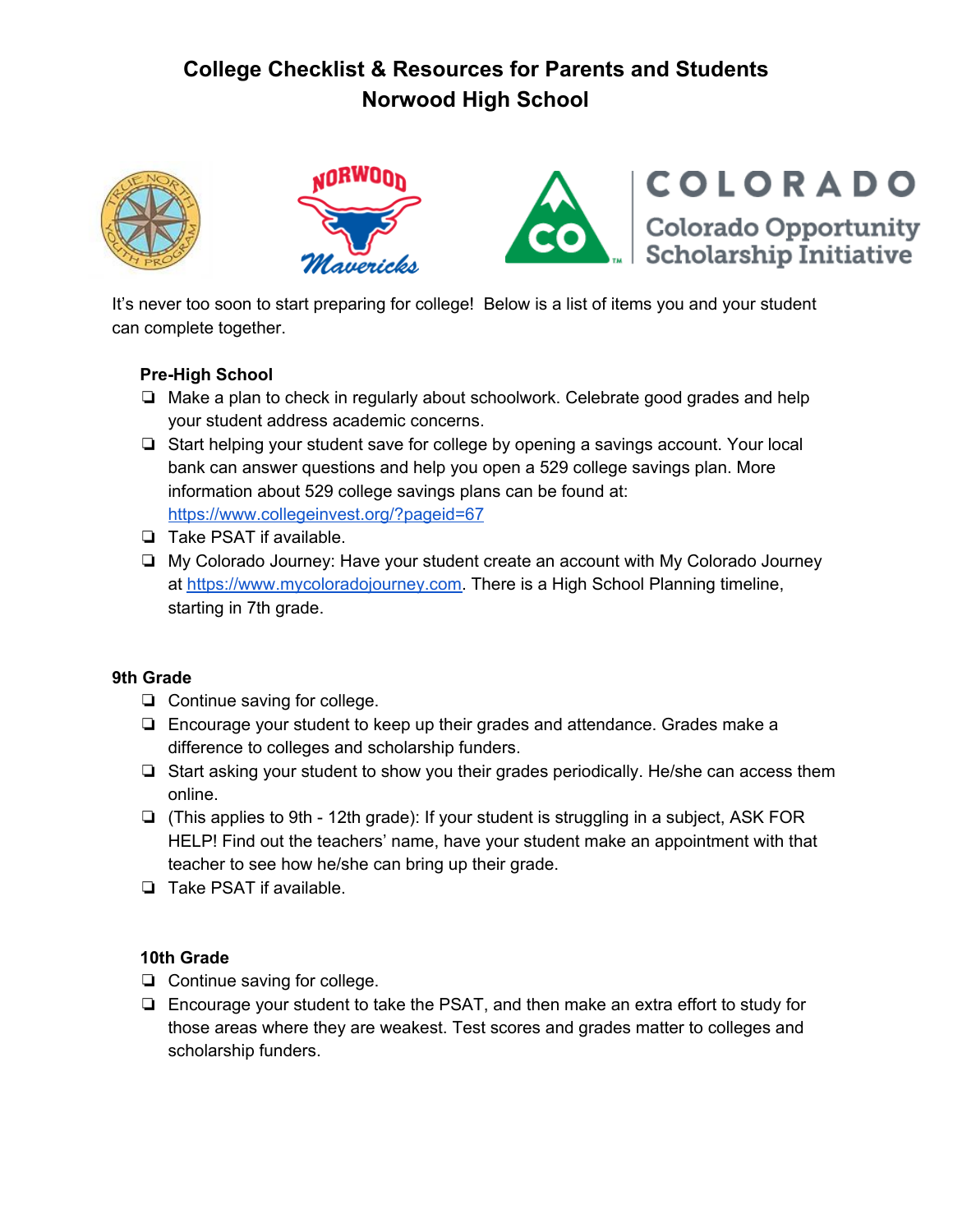# **College Checklist & Resources for Parents and Students Norwood High School**

## **11th Grade**

- ❏ Continue saving for college.
- ❏ Have your student start preparing for the SAT or ACT in August
- ❏ Make sure your student is meeting with Rick Williams, College Counselor for Norwood High School, to discuss college applications.
- ❏ Have your student meet with True North Youth Program to search for available scholarships and other financial aid.
- ❏ Your student should take the SAT or ACT in December or April. Mark the date on your calendar and make sure your student has a good night's sleep and a good meal the night before!

## **The Summer Before 12th Grade**

- ❏ Visit local colleges together if possible. Make the most of your trip by visiting this site: <https://bigfuture.collegeboard.org/find-colleges/campus-visit-guide/campus-visit-checklist>
- ❏ You can also take a virtual tour of each college. Learn more at: [https://bigfuture.collegeboard.org/find-colleges/campus-visit-guide/10-ways-to-learn-abo](https://bigfuture.collegeboard.org/find-colleges/campus-visit-guide/10-ways-to-learn-about-colleges-online) [ut-colleges-online](https://bigfuture.collegeboard.org/find-colleges/campus-visit-guide/10-ways-to-learn-about-colleges-online)
- ❏ Start applying for colleges in July/August

## **12th Grade**

- ❏ Continue saving for college.
- ❏ Make sure your student is meeting with Rick Williams to apply for college.
- ❏ Apply for scholarships all year long when they are available.
- ❏ Make sure you and your student fills out and files the FAFSA (fafsa.ed.gov) starting on October 1st. This will determine how much your student is eligible for in grants (that do not have to be paid back) and loans (some of which are special low-interest), and will help your family determine an "EFC" or Expected Family Contribution.
- ❏ More information on the FAFSA can be found at: https://www.collegeincolorado.org/Financial Aid Planning/Financial Aid 101/FAFSA is the key.aspx
- ❏ True North Youth Program is happy to talk both student and parents if they have questions or concerns about completing or sending in the FAFSA financial aid form. Every circumstance is different, so please contact us. The FAFSA financial aid form must be completed by both the student and the parent.
- ❏ If your student is on ASSET, DACA, or is undocumented, please visit the following site to learn about financial aid options for your student: <https://www.ciccoloradoasset.org/>